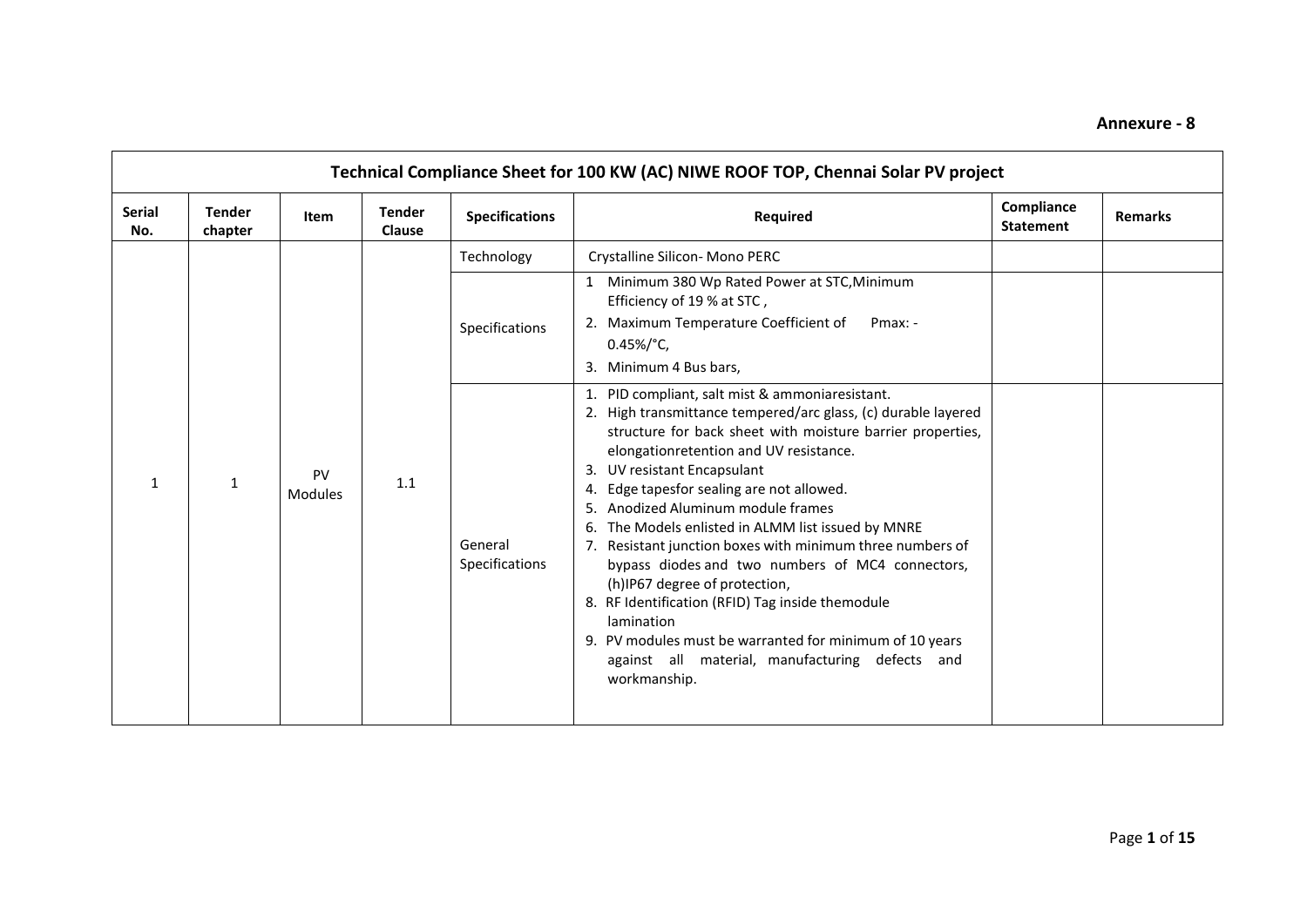|                      |                          |                                                |                                |                                | Technical Compliance Sheet for 100 KW (AC) NIWE ROOF TOP, Chennai Solar PV project                                                                                                                                               |                                |                |
|----------------------|--------------------------|------------------------------------------------|--------------------------------|--------------------------------|----------------------------------------------------------------------------------------------------------------------------------------------------------------------------------------------------------------------------------|--------------------------------|----------------|
| <b>Serial</b><br>No. | <b>Tender</b><br>chapter | <b>Item</b>                                    | <b>Tender</b><br><b>Clause</b> | <b>Specifications</b>          | <b>Required</b>                                                                                                                                                                                                                  | Compliance<br><b>Statement</b> | <b>Remarks</b> |
| $\mathbf{1}$         | $\mathbf{1}$             | PV<br>Modules                                  | 1.1                            | General<br>Specifications      | 10. PV modules must be warranted for linear degradation<br>rate of power output except for first year and shall<br>guarantee 90% of the initial rated power output at<br>the end of 10 years and 80 % by the end of<br>25 years. |                                |                |
|                      |                          | <b>PV</b><br><b>Modules</b>                    | 1.2                            | Standards and<br>Certification | Copies of certificates of the following standards: IS 14286,<br>IEC 61215 Ed.2, IEC61730-1 Ed1.2, IEC 61730-2 Ed1.1, IEC<br>61701 Ed.2                                                                                           |                                |                |
|                      |                          | (A)<br><b>String</b><br><b>Combiner Box</b>    | 2.1                            | Technical<br>requirements      | 1. As per the design requirement of Solar Array and<br><b>Strings</b><br>2. As per the design requirement of Solar Array and<br><b>Strings</b><br>3. SPD Type II                                                                 |                                |                |
|                      |                          |                                                | 2.2                            | General<br>Specifications      | 1. Enclosure with at least IP67,<br>2. Mechanical impact resistance at least IK07.                                                                                                                                               |                                |                |
| 2                    | $\overline{2}$           |                                                | 2.3                            | Standards and<br>Certification | Copies of certificates of the following standards:<br>IEC 60529, IEC62262,<br>IEC 60269-1 IEC 60269-6,<br>IEC 61643-12, IEC 62852                                                                                                |                                |                |
|                      |                          | (B)<br><b>String</b><br><b>Monitoring Unit</b> | Parameters to be<br>measured   |                                | String current, Bus voltage, Output current, Cabinet<br>Temperature, DC disconnector switch ON/OFF status, SPD<br>operating status.                                                                                              |                                |                |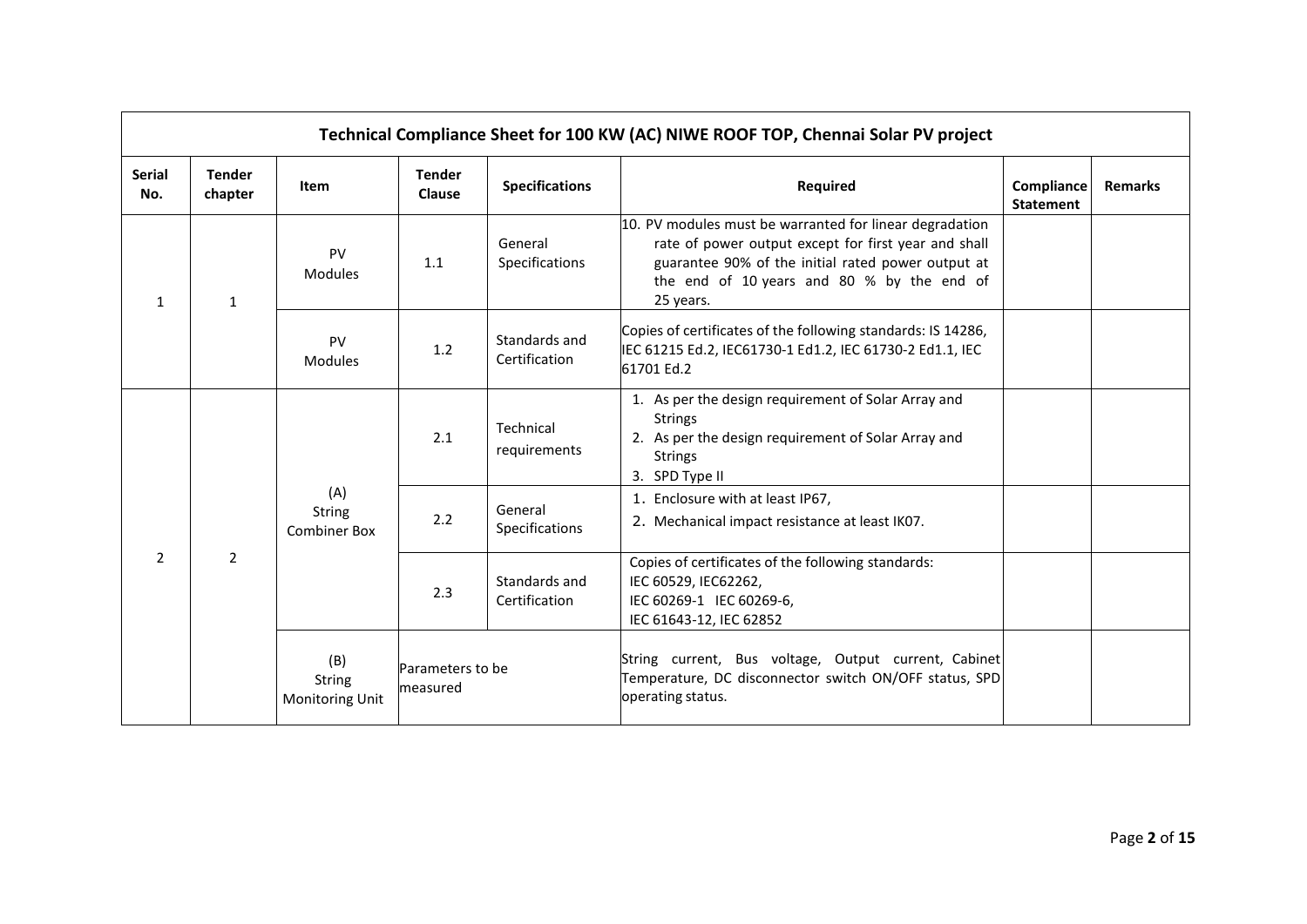|                      |                          |                                                 |                                |                                 | Technical Compliance Sheet for 100 KW (AC) NIWE ROOF TOP, Chennai Solar PV project                                                                                                                                                                                                                                                                                                     |                                |                |
|----------------------|--------------------------|-------------------------------------------------|--------------------------------|---------------------------------|----------------------------------------------------------------------------------------------------------------------------------------------------------------------------------------------------------------------------------------------------------------------------------------------------------------------------------------------------------------------------------------|--------------------------------|----------------|
| <b>Serial</b><br>No. | <b>Tender</b><br>chapter | Item                                            | <b>Tender</b><br><b>Clause</b> | <b>Specifications</b>           | Required                                                                                                                                                                                                                                                                                                                                                                               | Compliance<br><b>Statement</b> | <b>Remarks</b> |
|                      |                          |                                                 | 3.1                            | Insulation and<br>Conductor     | XLPE cable with copper conductor                                                                                                                                                                                                                                                                                                                                                       |                                |                |
|                      |                          |                                                 |                                | <b>Voltage Rating</b>           | 1.1 kV DC                                                                                                                                                                                                                                                                                                                                                                              |                                |                |
| 3                    | 3                        | <b>DC Cables</b>                                | 3.2                            | General<br>Specifications       | UV resistant, Single core, Armoured, Flame<br>Retardant Low Smoke (FRLS),<br>Flame Retardant Non-Corrosive (FRNC)                                                                                                                                                                                                                                                                      |                                |                |
|                      |                          |                                                 | 3.3                            | Standards and<br>Certifications | 1. DC Cable: IS 7098- Part 1                                                                                                                                                                                                                                                                                                                                                           |                                |                |
| 4                    | 4                        | Invertor Type<br>/Power<br>Conditioning<br>Unit | 4.1                            | Technical<br>Requirements       | 1. Hybrid (capable of both off-grid and On-grid<br>mode)<br>2. Rated AC power 120 kVA,<br>3. Maximum input voltage of 1000 V DC<br>4. Output Voltage range 3 Phase 4 wire (415 AC)<br>5. Frequency 50hZ<br>6. Minimum<br>efficiency of<br>Inverter<br>97 %,<br>7. Degree of protection: IP 54 for Indoor, IP 66 for<br>outdoor<br>8. Total Harmonic Distortion: < 3% at<br>100 % load. |                                |                |
|                      |                          |                                                 | 4.2                            | General<br>specifications       | 1. Integrated MPPT with PCU,<br>2. SPD Type II,<br>3. Standalone UPS with 2 hours backup to meet<br>auxiliary power requirement of PCU,<br>4. Communication interface with SCADA                                                                                                                                                                                                       |                                |                |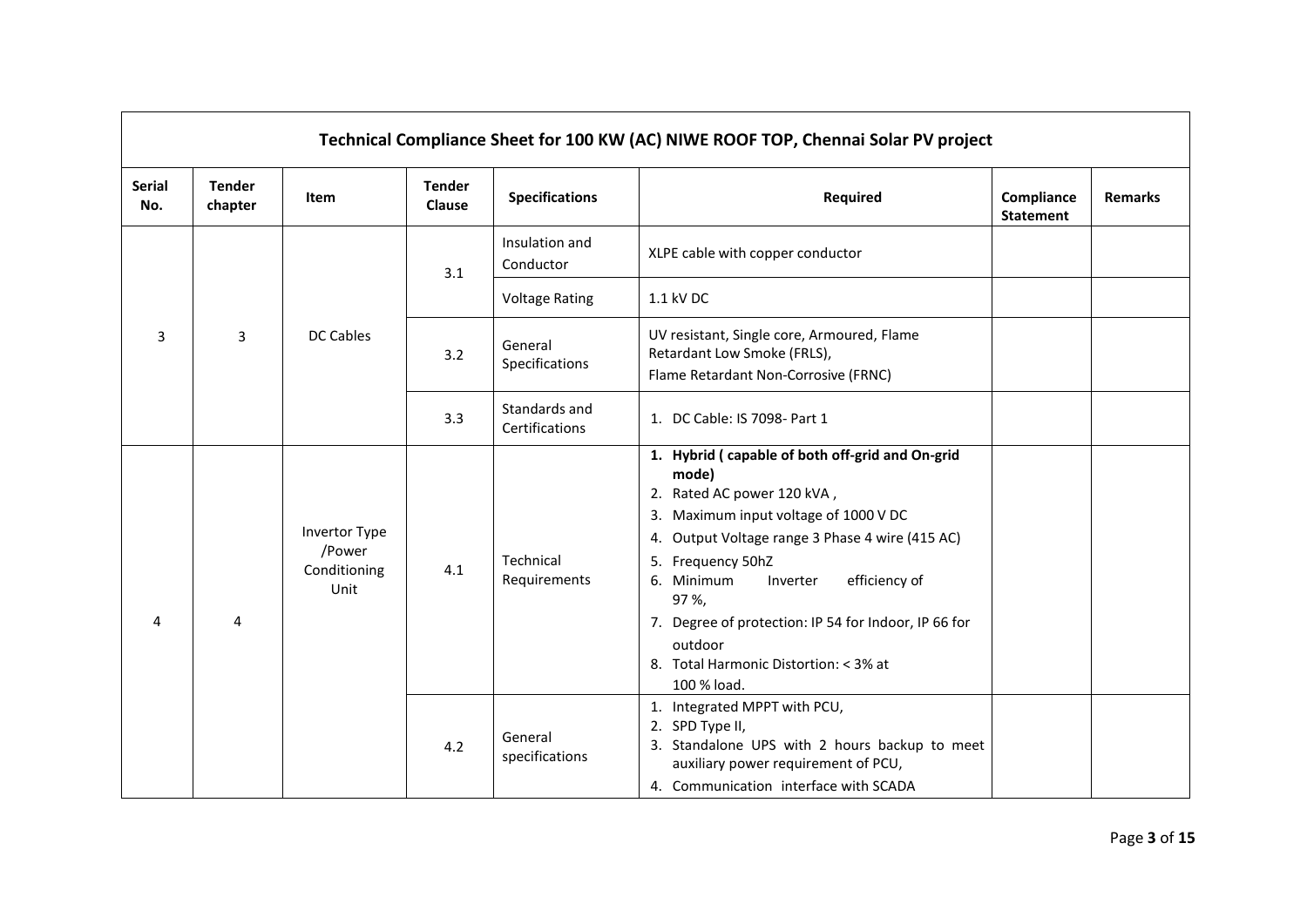|                      |                                                                                          |                                                        |                         |                                    | Technical Compliance Sheet for 100 KW (AC) NIWE ROOF TOP, Chennai Solar PV project                                                                                                                                                                                                                                                                              |                                |                |
|----------------------|------------------------------------------------------------------------------------------|--------------------------------------------------------|-------------------------|------------------------------------|-----------------------------------------------------------------------------------------------------------------------------------------------------------------------------------------------------------------------------------------------------------------------------------------------------------------------------------------------------------------|--------------------------------|----------------|
| <b>Serial</b><br>No. | <b>Tender</b><br>chapter                                                                 | <b>Item</b>                                            | <b>Tender</b><br>Clause | <b>Specifications</b>              | Required                                                                                                                                                                                                                                                                                                                                                        | Compliance<br><b>Statement</b> | <b>Remarks</b> |
| 4                    | 4                                                                                        | <b>Invertor Type</b><br>/Power<br>Conditioning<br>Unit | 4.3                     | Standards<br>and<br>Certifications | IEC 61683 Ed.1, IEC 61727, IEC 62109-1<br>Ed.1, IEC 62109-2 Ed.1, IEC 61000-6-2<br>Ed.2, IEC 61000-6-4 Ed.2.1, IEC 60068-2-1:2007, IEC<br>60068-2-2:2007, IEC 60068-2-14:2009, IEC 60068-2-<br>30:2005, IS 16221 (Part 1): 2016, IS16221 (Part 2):<br>2015, IS 16169: 2014                                                                                      |                                |                |
|                      | Technical<br>5.1<br>Requirements<br>point)<br>General<br>5.2<br>Specifications<br>(FRLS) |                                                        |                         |                                    | LT Cable (Inverter to NIWE Substation)<br>XLPE insulated PVC sheathed cables.HT Cable<br>(Inverter to NIWE substation Inter connection                                                                                                                                                                                                                          |                                |                |
|                      |                                                                                          | UV resistant, Armored, Flame RetardantLow Smoke        |                         |                                    |                                                                                                                                                                                                                                                                                                                                                                 |                                |                |
| 5                    | 5                                                                                        | AC<br>Cables                                           | 5.3                     | Standards and<br>Certifications    | IS 7098-1                                                                                                                                                                                                                                                                                                                                                       |                                |                |
|                      |                                                                                          |                                                        | 5.2.6                   | LT Cable                           | LT cable (from the inverter to LT NIWE Substation)<br>shall be laid through the GI Tray with supports. The<br>output of invertor LT cables should be connected to<br>NIWE substation LT panel with required MCCB and<br>Automatic change over switch and other necessary<br>equipment (panels, controls, indication lamps and<br>measurement instruments etc.,) |                                |                |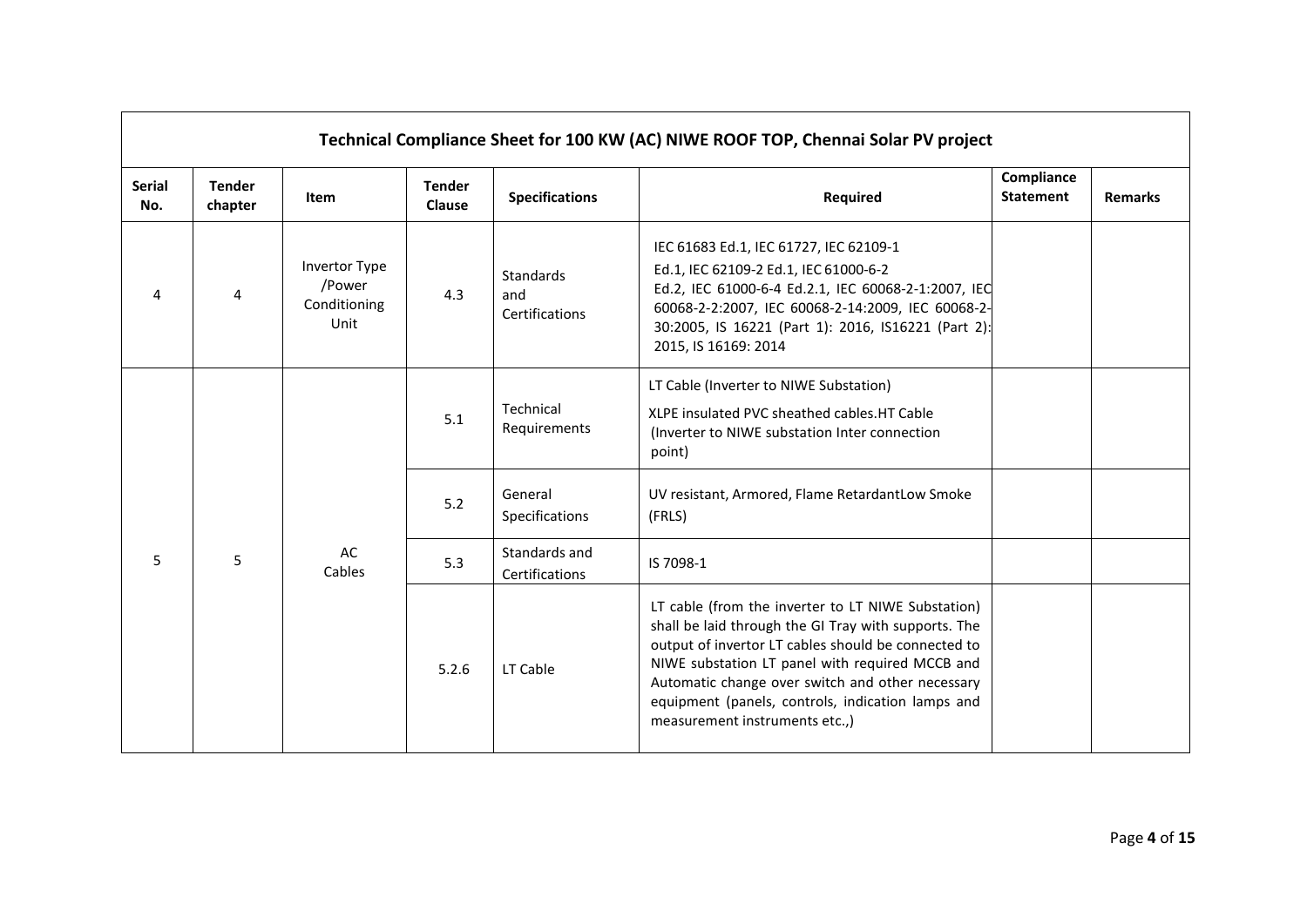|                      |                          |              |                         |                                 | Technical Compliance Sheet for 100 KW (AC) NIWE ROOF TOP, Chennai Solar PV project                                                                                                                               |                                |                |
|----------------------|--------------------------|--------------|-------------------------|---------------------------------|------------------------------------------------------------------------------------------------------------------------------------------------------------------------------------------------------------------|--------------------------------|----------------|
| <b>Serial</b><br>No. | <b>Tender</b><br>chapter | Item         | <b>Tender</b><br>Clause | <b>Specifications</b>           | Required                                                                                                                                                                                                         | Compliance<br><b>Statement</b> | <b>Remarks</b> |
|                      | 6                        | Distribution | 6.1                     | Technical<br>Requirements       | MCCB:<br>1. Rated voltage of 415V,<br>2. Release: Thermal magnetic/<br>microprocessor,<br>3. 4 pole type with rated insulationlevel of 690V.<br>4. 2.1 x short circuit breaking capacity                         |                                |                |
| 6                    |                          | Switch gear  | $6.2$                   | <b>General Specifications</b>   | Panel of Modular type with compartmentalized<br>construction with IP54 as per IS 2147 and outdoor<br>protection of IP 65.                                                                                        |                                |                |
|                      |                          |              | 6.3                     | Standards and<br>Certifications | IEC 61439-1, IEC 61439-2, IEC 60947-1,<br>IEC 60947-2, IEC 60947-3, IEC 60947-4-1, IEC 60947-5-<br>1, IEC 60947-11, IS 694, IEC 61869, IS 3043, IEC 60255                                                        |                                |                |
| $\overline{7}$       | $\overline{7}$           | <b>UPS</b>   | 7.1                     | <b>General Specifications</b>   | Data/ logger/ SCADA<br>1.<br>HMI of SCADA<br>2.<br><b>Emergency Lighting</b><br>3.<br>Inverter's Auxiliary supply<br>4.<br>UPS battery backup system for minimum 2 hours.<br>5.                                  |                                |                |
|                      |                          |              | 8.1                     | Standards and Codes             | IS 3043, IEEE 80, IEEE 142                                                                                                                                                                                       |                                |                |
| 8                    | 8                        | Earthing     | 8.2                     | <b>General Specifications</b>   | 1. Earth grid shall be formed consisting of a number<br>of earth electrodes.<br>2. Earth electrode of high tensile low carbon with<br>high conductivity carbon. Inspection chamber and<br>lid shall be provided. |                                |                |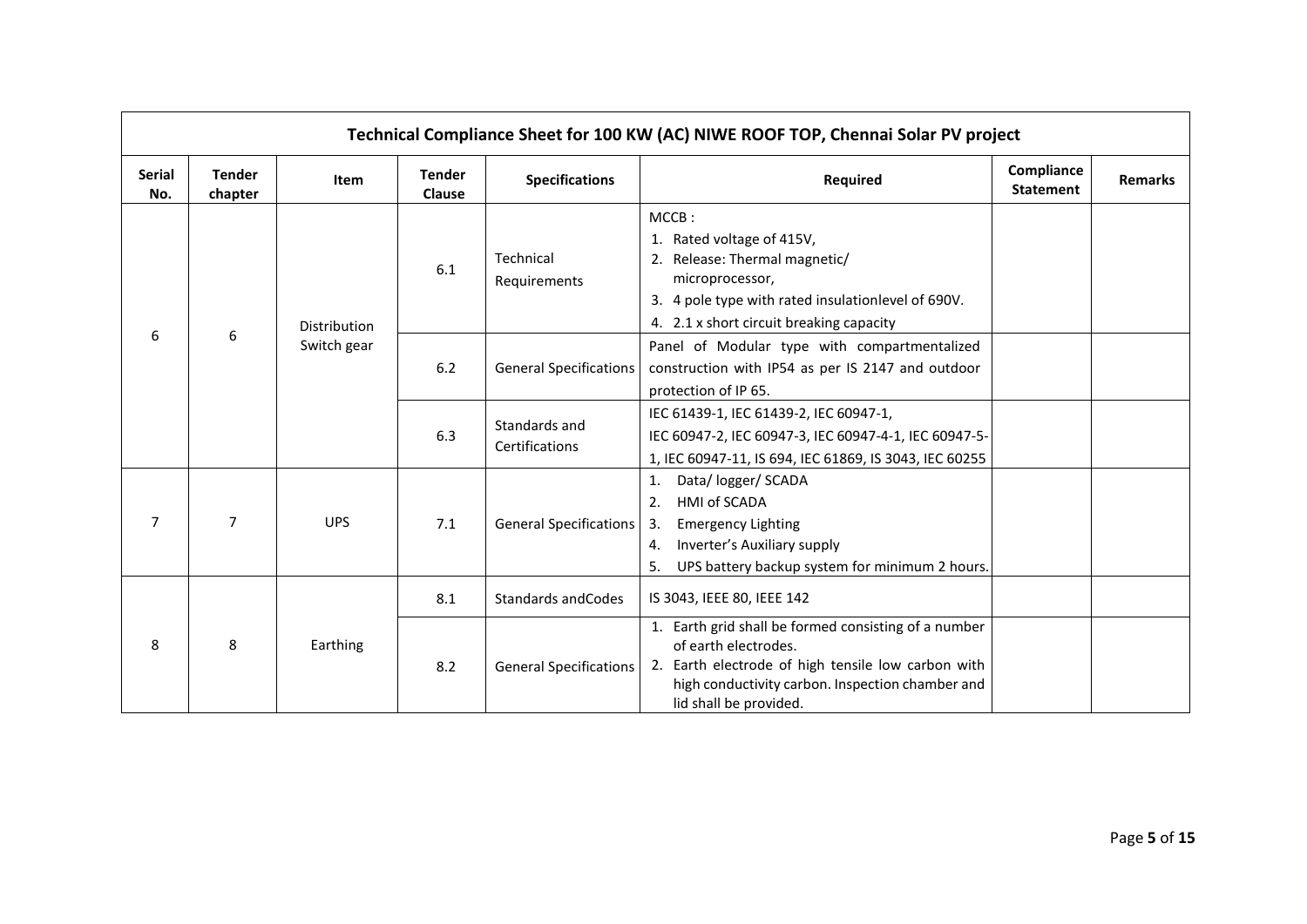|                      |                          |                                      |                         |                         | Technical Compliance Sheet for 100 KW (AC) NIWE ROOF TOP, Chennai Solar PV project                                                                                                                                                                                                                                                                                                                                                                                                                                                                                                                                                                                                                                                                                                                                                                                              |                                |                |
|----------------------|--------------------------|--------------------------------------|-------------------------|-------------------------|---------------------------------------------------------------------------------------------------------------------------------------------------------------------------------------------------------------------------------------------------------------------------------------------------------------------------------------------------------------------------------------------------------------------------------------------------------------------------------------------------------------------------------------------------------------------------------------------------------------------------------------------------------------------------------------------------------------------------------------------------------------------------------------------------------------------------------------------------------------------------------|--------------------------------|----------------|
| <b>Serial</b><br>No. | <b>Tender</b><br>chapter | Item                                 | <b>Tender</b><br>Clause | <b>Specifications</b>   | <b>Required</b>                                                                                                                                                                                                                                                                                                                                                                                                                                                                                                                                                                                                                                                                                                                                                                                                                                                                 | Compliance<br><b>Statement</b> | <b>Remarks</b> |
| 9                    | 9                        | <b>Lighting Protection</b><br>System | 9.0                     | General                 | 1. Early streamer emission air terminal as per NFC 17-<br>102:2011. Protection level -1.<br>2. Highly insulated poly plastic adapter to fix the ESE<br>air terminal with the FRP mast.<br>3. Down Conductor- EN 50164-2<br>EN 50164-6 or equivalent standard.<br>4.<br>Earth termination system with NFC 17-102.<br>5.<br>Earth electrodes EN50164-2<br>6.<br>7. Earth enhancing compounds EN 50164-7<br>Type tests reports NFC 17-102:2011<br>8.                                                                                                                                                                                                                                                                                                                                                                                                                               |                                |                |
| 10                   | 10                       | <b>SCADA</b>                         | 10.1                    | General<br>Requirements | The SCADA shall perform the followingoperations,<br>$\bullet$<br>which include the measurement and continuous<br>recording at an interval of 1 minute and 10 minutes<br>DC bus output of SCB<br>1.<br>Inverter output power, energy, voltage, current<br>2.<br>and pf<br>AC and DC side power of the inverter<br>3.<br>Energy delivered to the grid in kWh<br>4.<br>System frequency<br>5.<br>Current and voltage of each sub array/string<br>6.<br>Any other parameter considered necessary by<br>7.<br>supplier based on current prudent practice<br>SCADA should be compatible with transmitting the<br>8.<br>data to the NIWE server or any other institution as<br>directed by NIWE.<br>Should provide a complete state of the art SCADA<br>9.<br>system with accessories for safe, reliable and<br>efficient operation of entire solar plant and its<br>auxiliary system. |                                |                |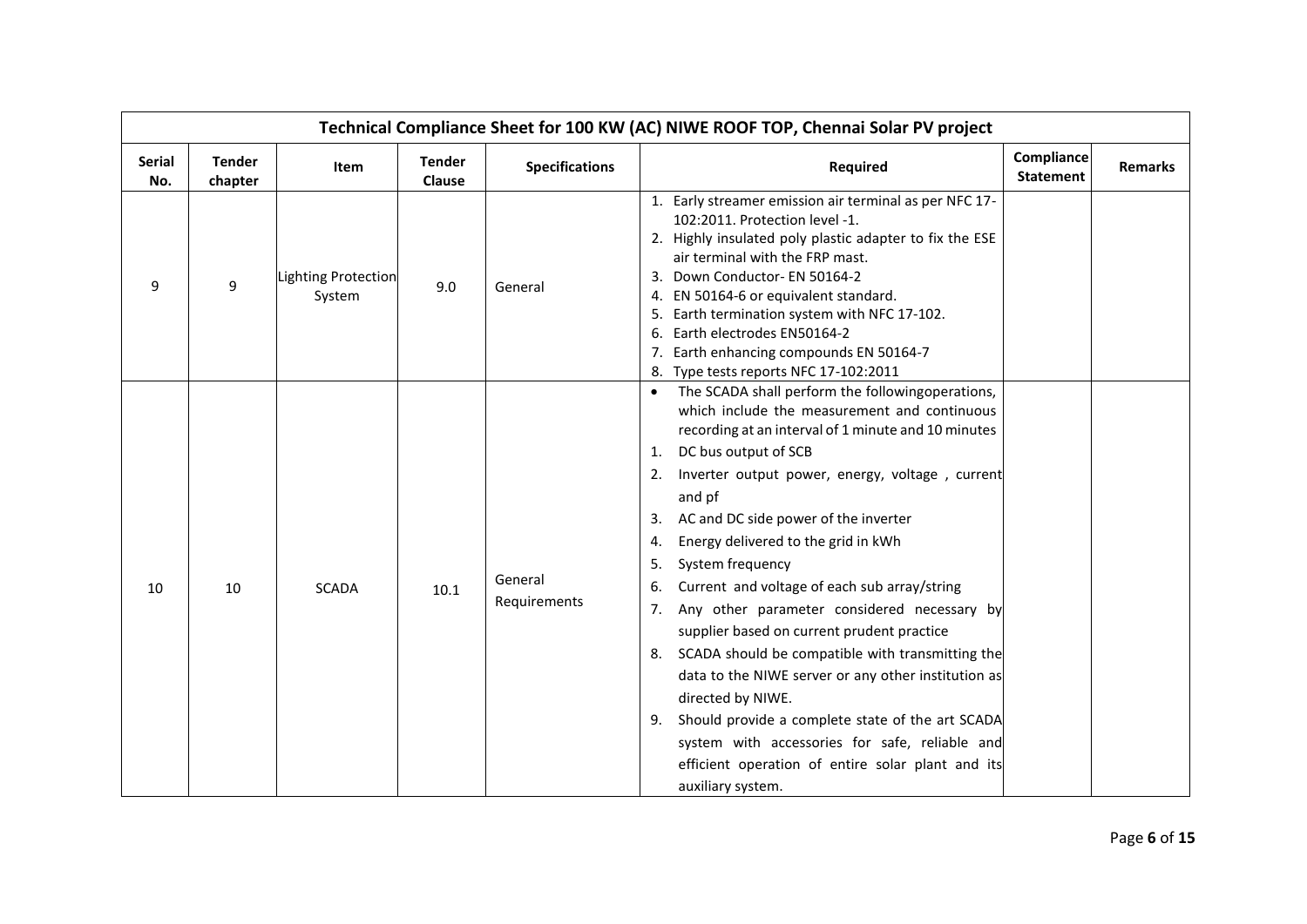|                      |                          |                                           |                                |                             | Technical Compliance Sheet for 100 KW (AC) NIWE ROOF TOP, Chennai Solar PV project                                                                                                                                                                                                                                                                                                                                                  |                                       |                |
|----------------------|--------------------------|-------------------------------------------|--------------------------------|-----------------------------|-------------------------------------------------------------------------------------------------------------------------------------------------------------------------------------------------------------------------------------------------------------------------------------------------------------------------------------------------------------------------------------------------------------------------------------|---------------------------------------|----------------|
| <b>Serial</b><br>No. | <b>Tender</b><br>chapter | Item                                      | <b>Tender</b><br><b>Clause</b> | <b>Specifications</b>       | Required                                                                                                                                                                                                                                                                                                                                                                                                                            | <b>Compliance</b><br><b>Statement</b> | <b>Remarks</b> |
| 10                   | 10                       | <b>SCADA</b>                              | 10.4                           | Software<br>Requirements    | Industry standard operating systems like WINDOWS,<br>etc.<br>MODBUS (TCP/IP, RTU, ASCII)<br>1.<br>IEC 60870-5-101/104<br>2.<br>Any other protocol<br>3.                                                                                                                                                                                                                                                                             |                                       |                |
| 11                   | 11                       | List of deliverables                      | 11.0                           | General                     | Solar Photovoltaic (SPV) Modules<br>1.<br>String Combiner Box (SCB) & String Monitoring<br>2.<br>Unit (SMU)<br><b>DC Cables</b><br>3.<br>Power Conditioning Unit<br>4.<br><b>AC Cables</b><br>5.<br><b>Distribution Switch Gear</b><br>6.<br>Uninterrupted Power Supply (UPS)<br>7.<br><b>Earthing Approvals</b><br>8.<br><b>Lighting Protection System</b><br>9.<br>10. SCADA<br>11. All other required materials and instruments. |                                       |                |
| 12                   | 12                       | Civil Works                               | 12.0                           | <b>General Requirements</b> | Shall conform to relevant Indian Standards such as BIS,<br>IRC, NBC, etc.                                                                                                                                                                                                                                                                                                                                                           |                                       |                |
| 13                   | 13                       | <b>Module Mounting</b><br>Structure (MMS) | 13.1                           | General                     | 1. Capable of withstanding wind load of 170km/hr.<br>2. Grounting material for SPV structures as per M25<br>(1:2:2) concrete specification.<br>3. If on roof top PCC foundation and bottom array to a<br>height of 60cm from the ground.                                                                                                                                                                                            |                                       |                |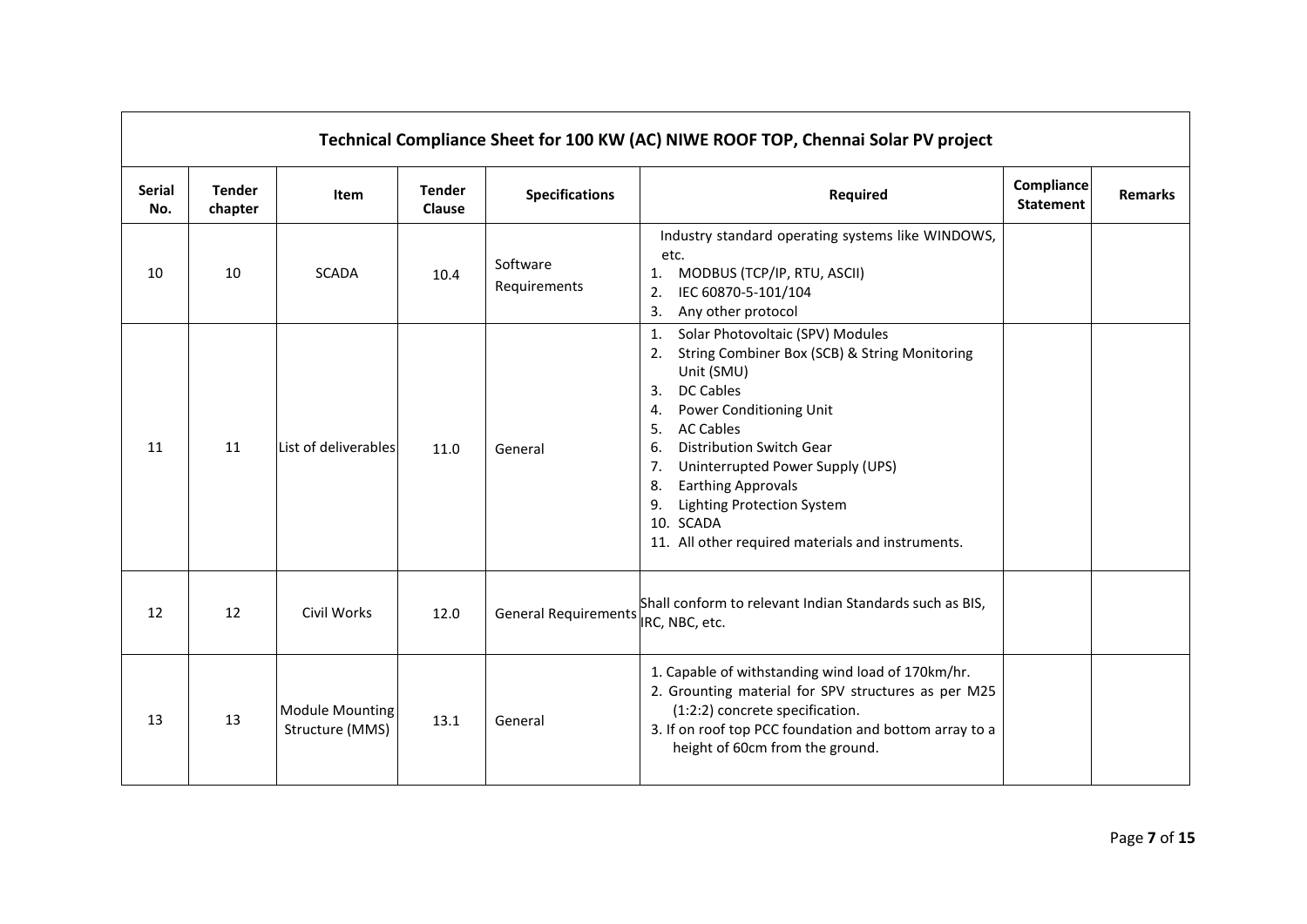|                      |                          |                                           |                         |                                                                 | Technical Compliance Sheet for 100 KW (AC) NIWE ROOF TOP, Chennai Solar PV project                                                                                                                                                                                                                                                                                                                                                                                                                                                                                                    |                                |                |
|----------------------|--------------------------|-------------------------------------------|-------------------------|-----------------------------------------------------------------|---------------------------------------------------------------------------------------------------------------------------------------------------------------------------------------------------------------------------------------------------------------------------------------------------------------------------------------------------------------------------------------------------------------------------------------------------------------------------------------------------------------------------------------------------------------------------------------|--------------------------------|----------------|
| <b>Serial</b><br>No. | <b>Tender</b><br>chapter | Item                                      | <b>Tender</b><br>Clause | <b>Specifications</b>                                           | Required                                                                                                                                                                                                                                                                                                                                                                                                                                                                                                                                                                              | Compliance<br><b>Statement</b> | <b>Remarks</b> |
| 13                   | 13                       | <b>Module Mounting</b><br>Structure (MMS) | 13.2                    | Galvanization                                                   | MMS structure shall be hot-dip galvanized with minimum<br>thickness of 75 microns.                                                                                                                                                                                                                                                                                                                                                                                                                                                                                                    |                                |                |
| 14                   | 14                       | Plant Layout                              | 14.0                    | General                                                         | Project Plant Layout                                                                                                                                                                                                                                                                                                                                                                                                                                                                                                                                                                  |                                |                |
|                      | Performance              |                                           | Performance             | (Energy Generated (kWh)x Reference inplane irradiance<br>(W/M2) |                                                                                                                                                                                                                                                                                                                                                                                                                                                                                                                                                                                       |                                |                |
| 15                   | 15                       | Measurement<br>Procedure                  | 15.1                    | Ratio                                                           | (Installed capacity of the plane (kWp)x Total inplane<br>irradiance (kWh/ M2)                                                                                                                                                                                                                                                                                                                                                                                                                                                                                                         |                                |                |
| 16                   | 16                       | Completion of<br>Project and<br>Penalty   | 16.1                    | Project<br>completion                                           | Design engineering supply, Construction, Erection, Testing,<br>commissioning, Grid synchronization, of Hybrid Roof-Top 100<br>kW (AC) Mono crystalline (PERC) Solar PV Power Plant at<br>NIWE, Chennai, Tamil Nadu with 5 years of comprehensive<br>AMC, Warranty, insurance and O&M from the date of<br>commissioning.<br>100 kW (AC) Solar m-Si (monocrystalline solar module<br>technology- MONOPERC) PV Power Plant at National Institute<br>of Wind Energy, Chennai, Tamil Nadu, has to be completed in<br>all respects on or before 2 months from the date of Purchase<br>order |                                |                |
|                      |                          |                                           |                         | Performance<br>ratio (PR)<br>Minimum 78%                        | The contractor shall maintain a minimum PR of 78% for the<br>entire duration of O&M activities 5 years                                                                                                                                                                                                                                                                                                                                                                                                                                                                                |                                |                |
|                      |                          |                                           | 16.2                    | Penalty                                                         | PR are calculated after the completion of 12 months<br>from the Date of completion (DoC) of the SPV Power Plant.<br>The penalties will be levied after calculating the PR at the<br>end of every 12 <sup>th</sup> month from the Date of Completion<br>during the O & M activates of 5 years.                                                                                                                                                                                                                                                                                         |                                |                |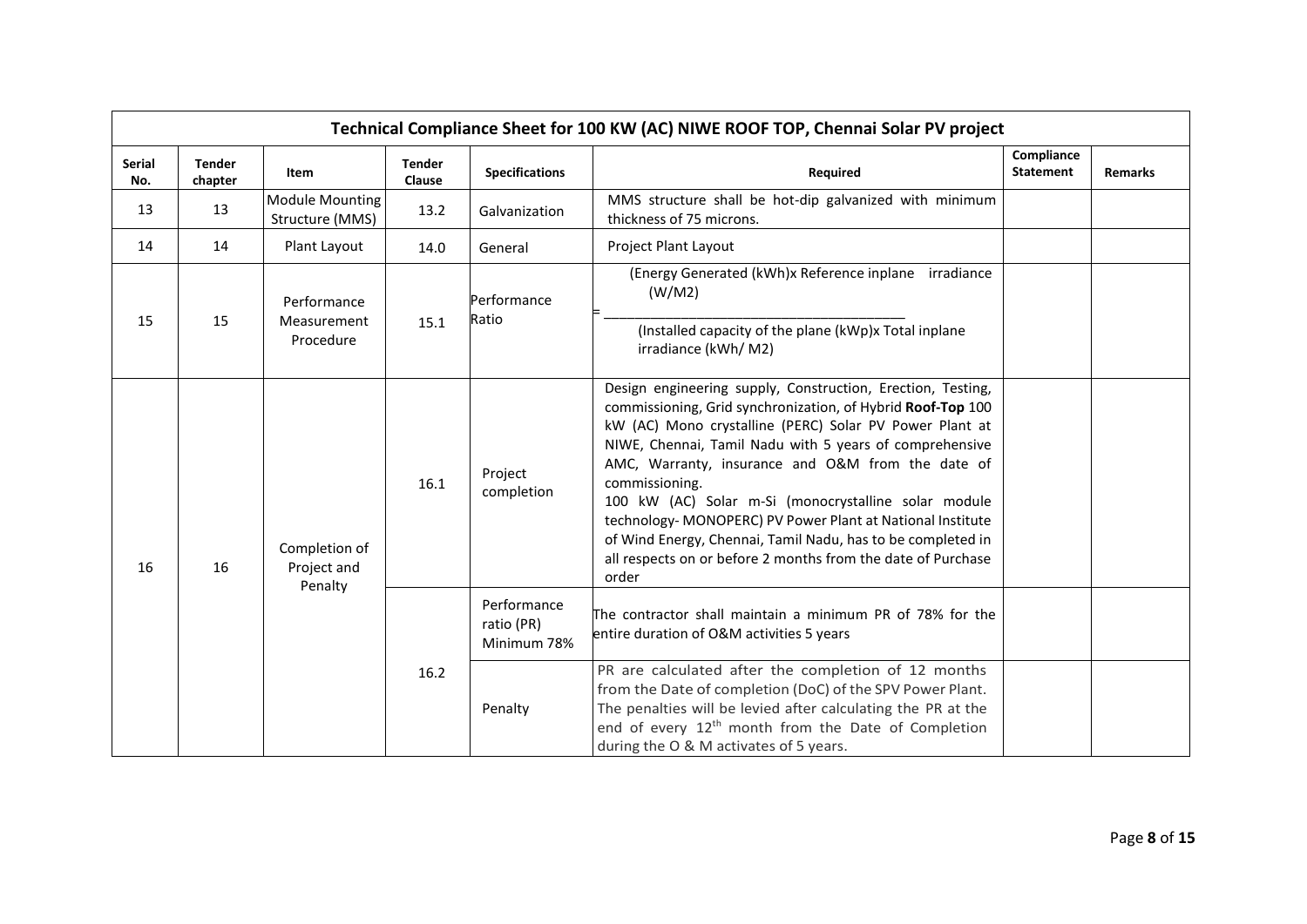|                      |                          |                                         |                         |                                                                                       | Technical Compliance Sheet for 100 KW (AC) NIWE ROOF TOP, Chennai Solar PV project                                                                                                                                                                                             |                                |                |
|----------------------|--------------------------|-----------------------------------------|-------------------------|---------------------------------------------------------------------------------------|--------------------------------------------------------------------------------------------------------------------------------------------------------------------------------------------------------------------------------------------------------------------------------|--------------------------------|----------------|
| <b>Serial</b><br>No. | <b>Tender</b><br>chapter | Item                                    | <b>Tender</b><br>Clause | <b>Specifications</b>                                                                 | Required                                                                                                                                                                                                                                                                       | Compliance<br><b>Statement</b> | <b>Remarks</b> |
|                      |                          |                                         |                         |                                                                                       | All the penalties to be imposed will be recovered from any<br>due payments to the Contractor or from the performance<br>guarantee.                                                                                                                                             |                                |                |
|                      |                          |                                         |                         |                                                                                       | Performance Ratio (PR)-Minimum 78% (for the entire AC<br>capacity installed for 100 kW AC export of energy during<br>the operation)                                                                                                                                            |                                |                |
|                      |                          |                                         | 16.2                    | Penality                                                                              | In addition, the Contractor will have to pay the penalty for<br>non-achievement of minimum specified PR during the O&M<br>period (5 years) as compensation calculated at a discounted<br>factor of 9.08% (prevailing practices) as per the given formula<br>under Clause 16.3. |                                |                |
| 16                   | 16                       | Completion of<br>Project and<br>Penalty |                         |                                                                                       | In case if the contractor fails to pay the penalty within the<br>stipulated time levied by NIWE, NIWE has the rights to invoke<br>the Bank Guarantee and the customer has to accept the same.                                                                                  |                                |                |
|                      |                          |                                         | 16.3                    | Performance<br>guarantee-based<br>compensation<br>for the life time<br>the O&M period | $\sqrt{20(25)}$<br>$\sqrt{\frac{\sum}p$ enalty amount of O&M duration $*$<br>$com\}$<br>$\overline{O\&M}$ duration (years)<br>$-n=1(6)$<br>of the plant after $(1+Discount factor \%)^n$                                                                                       |                                |                |
|                      |                          |                                         | 16.4                    | Operation &<br>Maintenance<br>(O & M)                                                 | Any loss of data measurements affecting PR calculations for<br>more than 50 solar hours (sunrise to sunset) in a year<br>50-100 Hours -1% of O&M amount for that year<br>100-150 hours- 3% of O&M amount for that year<br>>150 hours-5% of O&M amount for that year            |                                |                |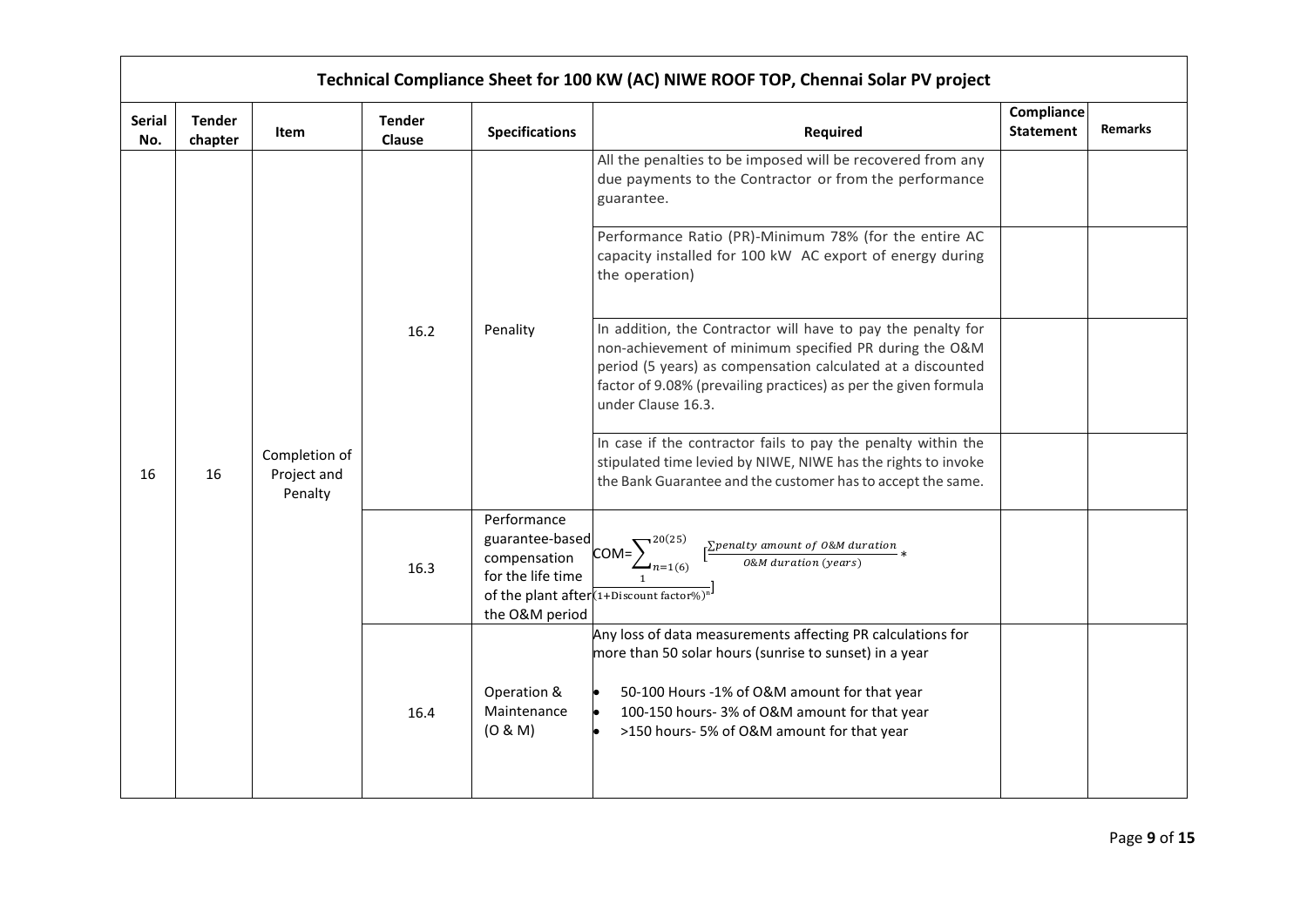|                      |                          |                                                     |                         |                                     | Technical Compliance Sheet for 100 KW (AC) NIWE ROOF TOP, Chennai Solar PV project                                                                                                                                                                                                                                       |                                |                |
|----------------------|--------------------------|-----------------------------------------------------|-------------------------|-------------------------------------|--------------------------------------------------------------------------------------------------------------------------------------------------------------------------------------------------------------------------------------------------------------------------------------------------------------------------|--------------------------------|----------------|
| <b>Serial</b><br>No. | <b>Tender</b><br>chapter | Item                                                | <b>Tender</b><br>Clause | <b>Specifications</b>               | Required                                                                                                                                                                                                                                                                                                                 | Compliance<br><b>Statement</b> | <b>Remarks</b> |
|                      | 17                       |                                                     |                         | General                             | The Contractor shall be responsible for 5 years of<br>comprehensive AMC, Warranty, insurance and Operation and<br>Maintenance of the 100 kW (AC) Solar Power from the date of<br>commissioning at the location.                                                                                                          |                                |                |
| 17                   |                          | Operation &<br>Maintenance<br>(0&M)<br>Requirements | 17.0                    |                                     | All Indian applicable laws, including environmental protection,<br>pollution, sanitary, employment and safety laws (Government<br>Rules).                                                                                                                                                                                |                                |                |
|                      |                          |                                                     |                         |                                     | 1. To maximum plant capacity<br>To minimize plant downtime.<br>2.<br>To optimize the useful life of all the equipment of the<br>3.<br>energy project.                                                                                                                                                                    |                                |                |
| 18                   | 18                       | <b>Handing Over</b>                                 | 18.0                    | 0&M                                 | At the end of 5 years, shall handover the complete system to<br>NIWE in the best working condition.                                                                                                                                                                                                                      |                                |                |
| 19                   | 19                       | Staff                                               | 19.0                    | Power Plant<br>Staff                | Under the charge of an Engineer supported by adequate<br>staff.                                                                                                                                                                                                                                                          |                                |                |
| 20                   | 20                       | Training                                            | 20.0                    | During<br>Commissioning<br>of plant | Training to O&M staff and Owner's technical personnel.<br>1. About nature, purpose and limitations of all plant and<br>equipment.<br>2. Detailed operating instructions.<br>Normal start-up and shutdown program for the plant.<br>3.<br>4. The emergency procedures and all related HSE issues as<br>per the standards. |                                |                |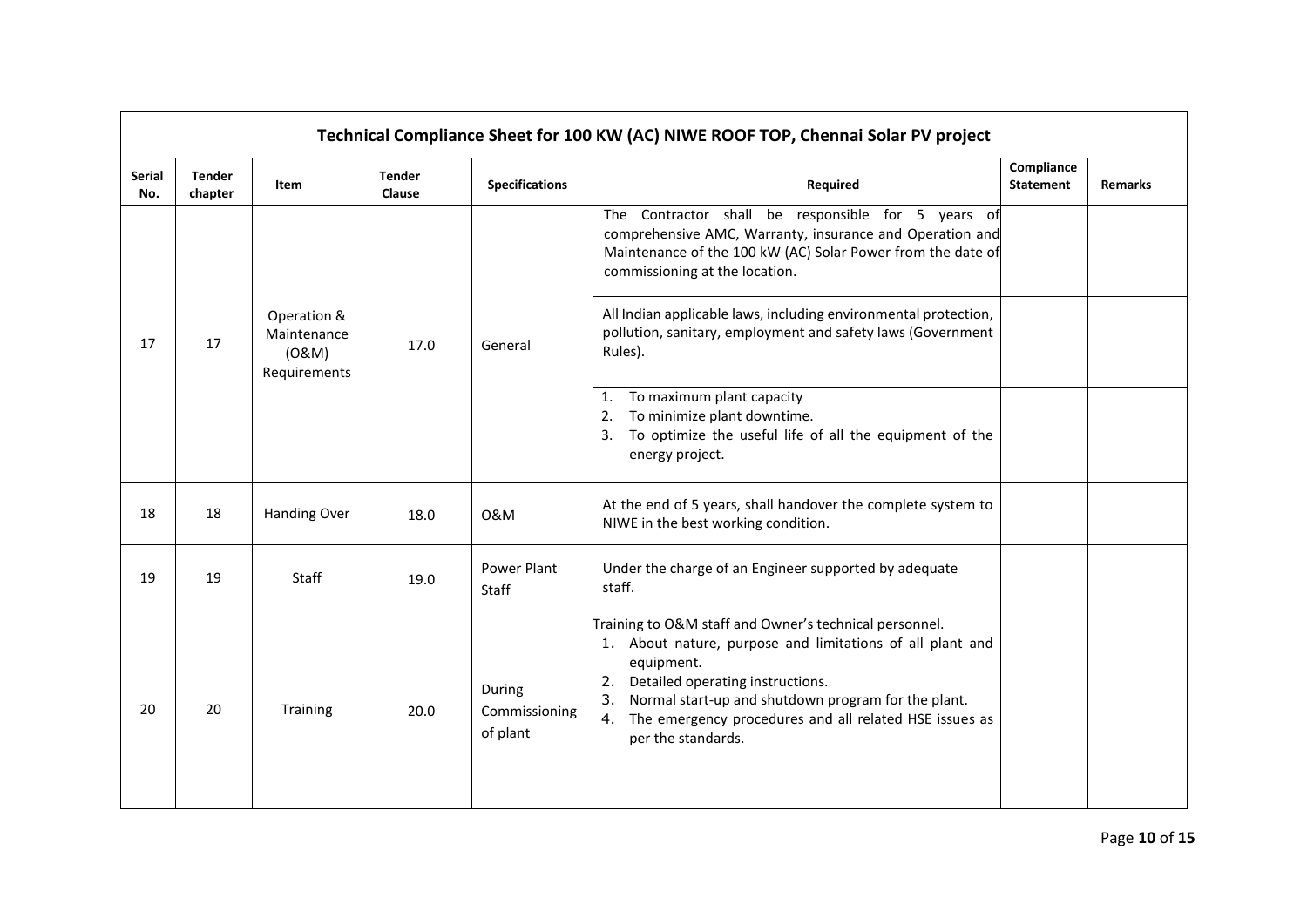|                      |                          |                     |                         |                          | Technical Compliance Sheet for 100 KW (AC) NIWE ROOF TOP, Chennai Solar PV project                                                                                                                                                                                                                                                                                                                                                                                                                                                                                                                                                                                                                                                                                                                                                                                                              |                                |                |
|----------------------|--------------------------|---------------------|-------------------------|--------------------------|-------------------------------------------------------------------------------------------------------------------------------------------------------------------------------------------------------------------------------------------------------------------------------------------------------------------------------------------------------------------------------------------------------------------------------------------------------------------------------------------------------------------------------------------------------------------------------------------------------------------------------------------------------------------------------------------------------------------------------------------------------------------------------------------------------------------------------------------------------------------------------------------------|--------------------------------|----------------|
| <b>Serial</b><br>No. | <b>Tender</b><br>chapter | Item                | <b>Tender</b><br>Clause | <b>Specifications</b>    | Required                                                                                                                                                                                                                                                                                                                                                                                                                                                                                                                                                                                                                                                                                                                                                                                                                                                                                        | Compliance<br><b>Statement</b> | <b>Remarks</b> |
| 21                   | 21                       | <b>Energy Meter</b> | 21.0                    | <b>Energy Meter</b>      | installation,<br>calibration,<br>Supply,<br>testing<br>and<br>commissioning of Energy meter (3 phase 4 wire 415 AC)<br>at NIWE substation / near by the inverter (Energy meter<br>and other required instruments shall be borne by the<br>contractor) for calculating the total Energy in kWh.<br>2. Energy meter should be compatible to transmit the data<br>digitally to SCADA and NIWE as per NIWE requirement.<br>3. All type of approvals under scope of bidder.                                                                                                                                                                                                                                                                                                                                                                                                                          |                                |                |
| 22                   | 22                       | General             | 22.0                    | General scope<br>of work | 1. The Contractor has to make necessary arrangements for<br>the continuous supply of deionized water to the<br>required level of 75ppm for cleaning solar modules.<br>2. Solar panel shall be 100% Indian Make, and 40% of the<br>other equipment shall be of Indian Make.<br>3. The Models enlisted in ALMM list issued by MNRE are<br>only eligible to participate in the tender.<br>4. Bidders must visit the site at NIWE, Chennai (Monday to<br>Friday between 9am to 5.30pm).<br>5. Contractor has to make arrangements for power supply<br>for construction & commissioning of the project<br>successfully.<br>6. Contractor must provide Walkway for cleaning of SPV<br>power plant.<br>7. The Contractor can submit a maximum of two PV syst<br>simulation reports using Atlas data for the project site<br>along with technical offer. More than one PV syst<br>report for PR of 78%. |                                |                |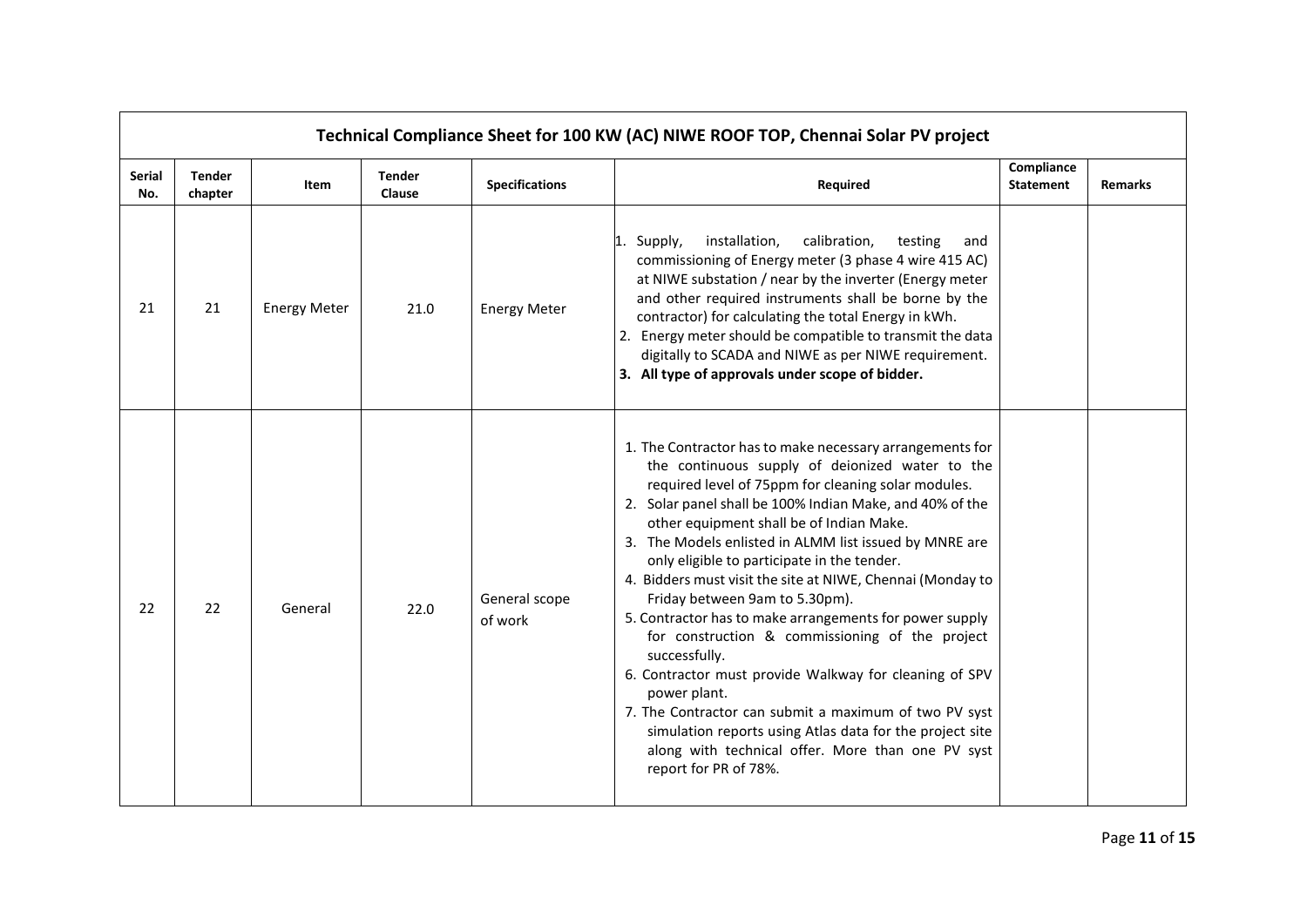| <b>Serial</b><br>No. | Tender<br>chapter | Item                                                                                                                                                                                                                                  | <b>Tender</b><br>Clause | <b>Specifications</b> | Required                                                                                                                                                                                                                                                                                                                                                                                                                                                                                                                                                                                                                                                                                                                                                                                                                                                                                                                                                                                                                                                                                                              | Compliance<br><b>Statement</b> | <b>Remarks</b> |
|----------------------|-------------------|---------------------------------------------------------------------------------------------------------------------------------------------------------------------------------------------------------------------------------------|-------------------------|-----------------------|-----------------------------------------------------------------------------------------------------------------------------------------------------------------------------------------------------------------------------------------------------------------------------------------------------------------------------------------------------------------------------------------------------------------------------------------------------------------------------------------------------------------------------------------------------------------------------------------------------------------------------------------------------------------------------------------------------------------------------------------------------------------------------------------------------------------------------------------------------------------------------------------------------------------------------------------------------------------------------------------------------------------------------------------------------------------------------------------------------------------------|--------------------------------|----------------|
| 22                   | 22                | General                                                                                                                                                                                                                               |                         |                       | 8. Contractor should dismantle the existing structures,<br>concrete construction and panels at their own cost.<br>NIWE will provide the area for storage of dismantled<br>materials.<br>9. Contractor shall submit complete literature regarding<br>Equipment/Machinery. Solar panel shall be 100%<br>Indian Make, and 40% of the other equipment shall be<br>of Indian Make.<br>10. Supply, installation, commissioning, and handing over<br>of the 100 kW (AC) SPV plant at the location is to be<br>completed within the stipulated period of 2 months<br>from the date of the Purchase Order with the technical<br>specifications as mentioned.<br>11. The contractor shall provide the necessary technical<br>support for re-location of the solar power plant within<br>or outside NIWE if any such request made by NIWE<br>within 5 years for which a declaration shall be given by<br>the contractor.<br>12. Supply and installation of required Reverse Power<br>Protection relay / unit, Zero export device (ARPC) by<br>the contractor.<br>13. 62.5 kVA and 400 kVA generator synchronization<br>required. |                                |                |
| evaluated.           |                   | Sign and seal the all pages of tender documents<br>$*$ Panels must comply with the ALMM list issued by MNRE.<br>* Manufactures authorization letter for Panels.<br>$*$ Attach all the technical datasheets as per tender requirement. |                         |                       | * All technical details, such as, make, model, capacity, manufacturer, self-certification on Make in India (as per MNRE guideline).<br>Eligibility criteria - Bidder must submit all the above details. If not submitted along with the technical bid the bid will be rejected and will not be technically                                                                                                                                                                                                                                                                                                                                                                                                                                                                                                                                                                                                                                                                                                                                                                                                            |                                |                |

 $\mathbf{r}$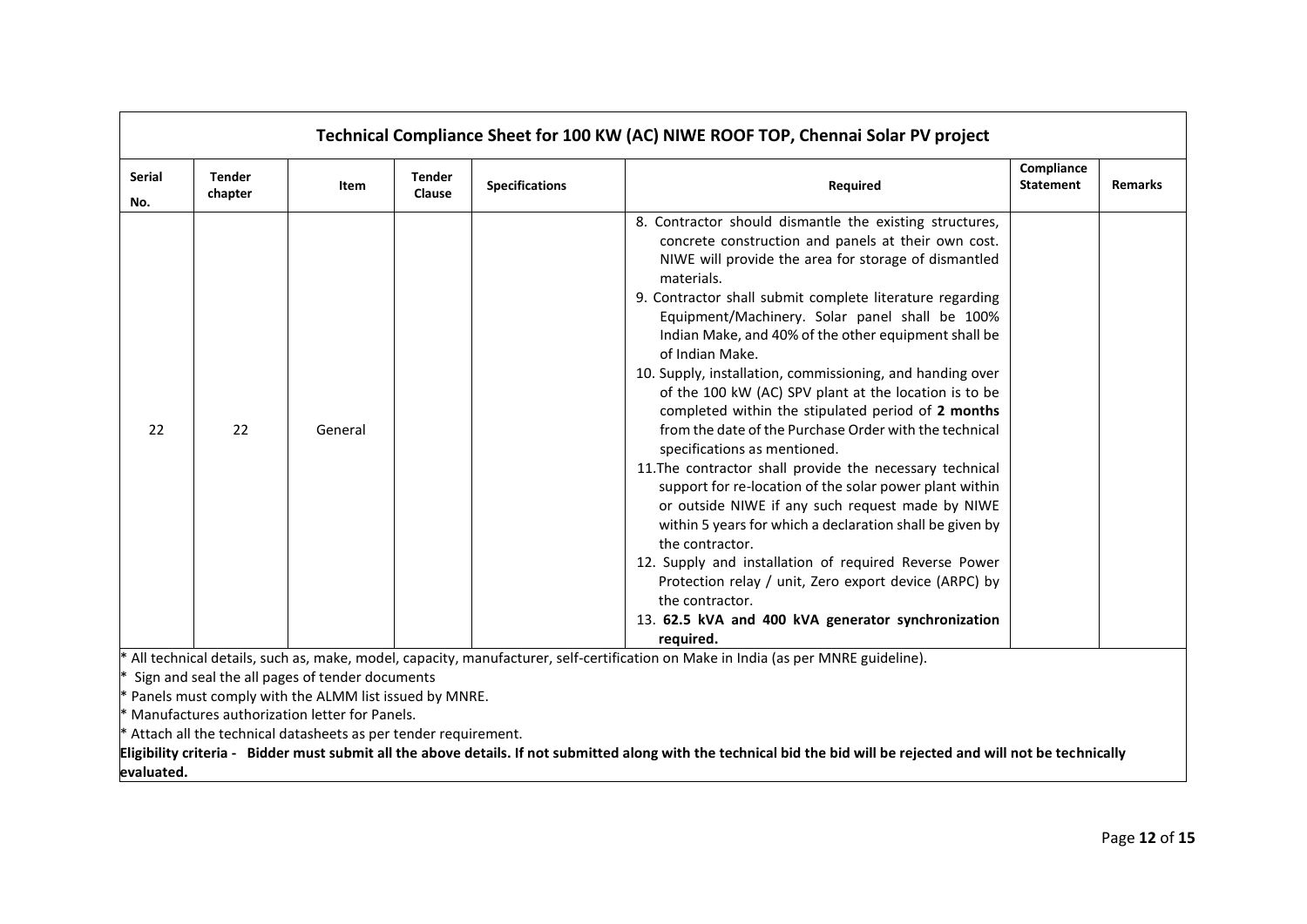## **APPENDIX I LIST OF ELECTRICAL /CIVIL/DOCUMENTS/DRAWINGS TO BE SUBMITTED**

## *(Successful Bidders shall submit all Electrical & Civil Design Documents vetted by Certified Government Approved Agencies to NIWE)*

| Sl. No.                 | <b>Document/Drawing Title</b>                                                                                          |  |  |  |
|-------------------------|------------------------------------------------------------------------------------------------------------------------|--|--|--|
| 1                       | Design Basis Report (Annual Energy Yield for 25 Years, PV Syst Report, Shadow Analysis Report)                         |  |  |  |
| $\overline{2}$          | Electrical System Calculation & Parameters of PV Plant                                                                 |  |  |  |
| 3                       | DC Single Line Diagram & Capacity Calculation                                                                          |  |  |  |
| $\overline{\mathbf{4}}$ | AC Single Line Diagram                                                                                                 |  |  |  |
| 5                       | DC solar Cables (Module to SCB) - Sizing & Drop calculation, Schedule                                                  |  |  |  |
| 6                       | DC solar Cables (Module to SCB) - GTP, GA, vendor document, Type Test Certificates and MQP                             |  |  |  |
| $\overline{7}$          | String Combiner Box - GTP, GA, Schematic Diagrams, vendor document, MQP and Type Test Certificates                     |  |  |  |
| 8                       | DC Cable (SCB to Inverter) - Sizing & Drop calculation, Schedule                                                       |  |  |  |
| 9                       | DC Cable (SCB to Inverter) - GTP, GA, vendor document, MQP and Type Test Certificates                                  |  |  |  |
| 10                      | DC Cables - Overall Cable Routing Layout & Trench Details                                                              |  |  |  |
| 11                      | Inverter - GTP, GA, Schematic Diagrams, vendor document, MQP and Type Test Certificates                                |  |  |  |
| 12                      | AC LT Power Cables (Inverter to LT Panel at NIWE substation)- Sizing & Drop calculation and schedule                   |  |  |  |
| 13                      | AC LT Power Cables (Inverter to LT Panel at NIWE substation)- GTP, GA, vendor document, MQP and Type Test Certificates |  |  |  |
| 14                      | UPS for control room - Sizing Calculation including Battery capacity                                                   |  |  |  |
| 15                      | UPS - GTP, GA & vendor documents and MQP                                                                               |  |  |  |
| 16                      | DC System with Batteries - Sizing Calculation                                                                          |  |  |  |
| 17                      | DC System with Batteries - GTP, GA & vendor documents, MQP and DCDB details.                                           |  |  |  |
| 18                      | Lightning arrestors of PV Array - Design calculation and GTP, GA & vendor documents                                    |  |  |  |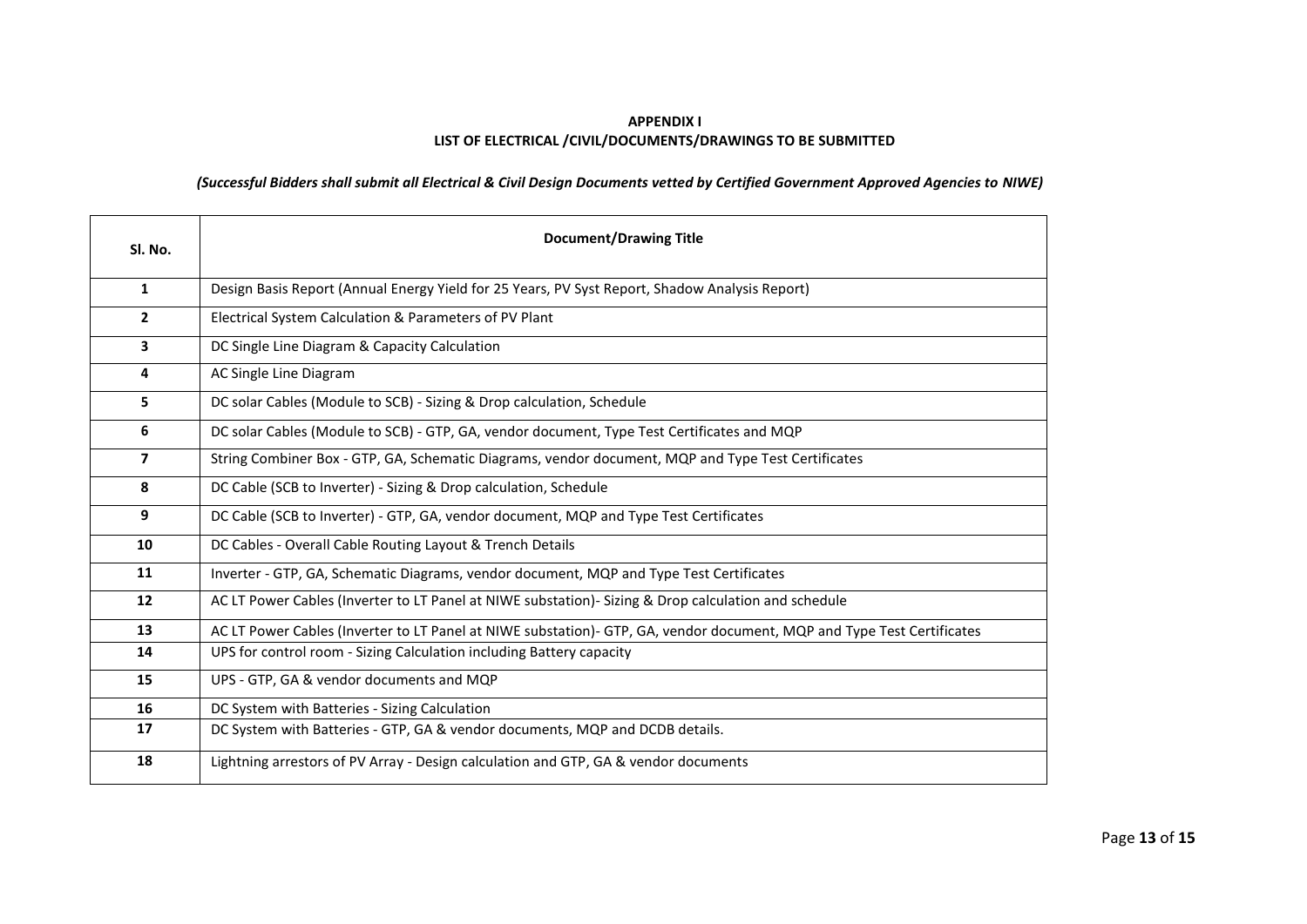|    | 19 | Layout for Overall Lightning Protection                                                    |  |  |
|----|----|--------------------------------------------------------------------------------------------|--|--|
|    | 20 | AC Earthing - GA and Layout (Design)                                                       |  |  |
|    | 21 | DC Earthing for PV Array & SCB - Design calculation, GA and Layout (Design), (Calculation) |  |  |
|    | 22 | AC DB - GTP, GA, vendor documents, SLD & Schematics and MQP                                |  |  |
|    | 23 | SCADA - Configuration / Architecture Diagram with list of I/O signals                      |  |  |
|    | 24 | SCADA - Vendor Documents, GA drawing & Schematics and MQP                                  |  |  |
|    | 25 | Control and Communication Cables - GTP, GA and vendor documents, MQP and schedule          |  |  |
| 26 |    | Overall plant layout                                                                       |  |  |
|    | 27 | Lightning Arrestor foundation details                                                      |  |  |
|    | 28 | Module Mounting Structure - Design document                                                |  |  |
|    |    |                                                                                            |  |  |